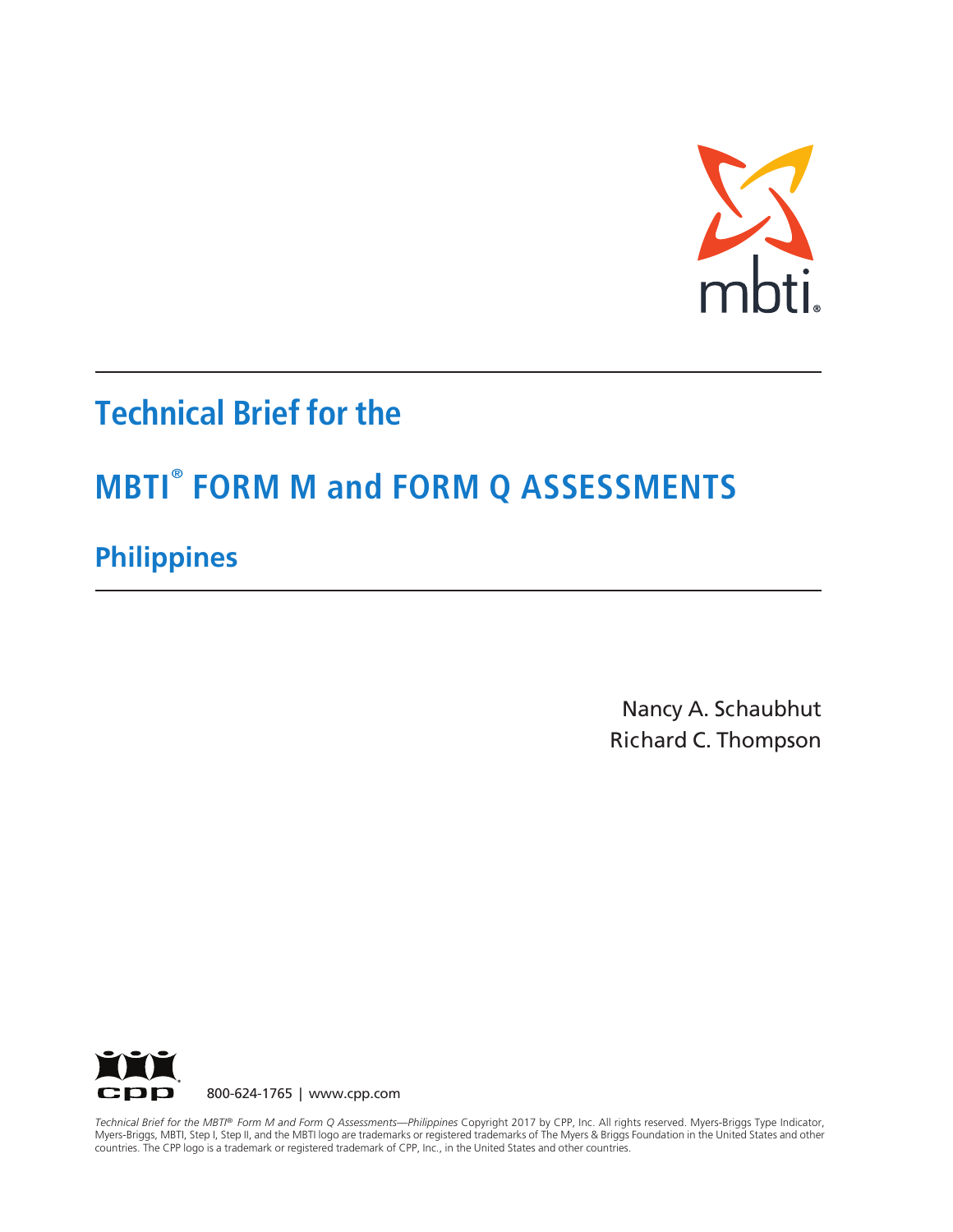#### INTRODUCTION

The *Myers-Briggs Type Indicator*® (MBTI®) instrument is one of the most commonly used personality assessments in the world. Because administration of the instrument outside the United States is growing rapidly, new translations are continually being developed for use in specific regions. This technical brief summarizes the measurement properties of the MBTI Form M and Form Q assessments with a Philippines sample. To that end, it examines the reliability of the the MBTI Form M and Form Q assessments, reports on type distribution in a sample of Philippine participants, and provides comparisons with the US national representative sample (NRS) to examine similarities and differences between the groups.

#### THE MBTI® ASSESSMENT

The MBTI assessment uses a typology composed of four pairs of opposite preferences, called *preference pairs:*

- Extraversion (E) or Introversion (I)—how you direct and receive energy
- Sensing (S) or Intuition (N)—how you take in information
- Thinking (T) or Feeling (F)—how you decide and come to conclusions
- Judging (J) or Perceiving (P)—how you approach the outside world

The assessment combines an individual's four preferences—one from each preference pair, denoted by its letter—to yield one of the 16 possible personality types (e.g., ESTJ, INFP, etc.). Each type is equally valuable, and an individual inherently belongs to one of the 16 types. This model differentiates the MBTI assessment from most other personality instruments, which typically assess personality traits. Trait-based instruments measure how much of a certain characteristic an individual possesses. Unlike the MBTI assessment, those instruments usually consider one end of a trait to be more positive and the other to be more negative.

#### THE PHILIPPINES SAMPLE

Historically, the MBTI assessment has been administered in the Philippines using North American English. A sample of Philippine respondents who completed the MBTI Form Q assessment was obtained for this study. It is important to note that this Philippines sample is not a representative sample; rather, it is a sample of convenience. Therefore, no inferences may be drawn about the preferences or type distribution of the population of the Philippines. The data reported in this technical brief should be used for psychometric information purposes only.

The Philippines sample is composed of 4,202 individuals who each completed the MBTI Form Q assessment, in North American English. The sample includes 52% women and 47% men, 2% not reported. Respondents' ages ranged from 17 to 78 years (mean = 35.0, *SD* = 9.1). All respondents reported their country of origin and country of residence as the Philippines. A demographic summary of this sample is presented in Table 1.

Table 2 includes the number and percentage of respondents of each type in the sample. As shown, the most frequently occurring type for this sample is ISTJ (27.3%), followed by ESTJ (22.2%). The least common types are INFP (1.7%), ISFP (1.9%), and ENFP  $(1.9\%)$ .

Type tables for women and men in the Philippines sample are presented in Tables 3 and 4.

Table 5 shows the number and percentage of respondents for each preference. Also included for reference are the number and percentage of respondents for each preference in the US national representative sample (NRS; Myers, McCaulley, Quenk, & Hammer, 1998).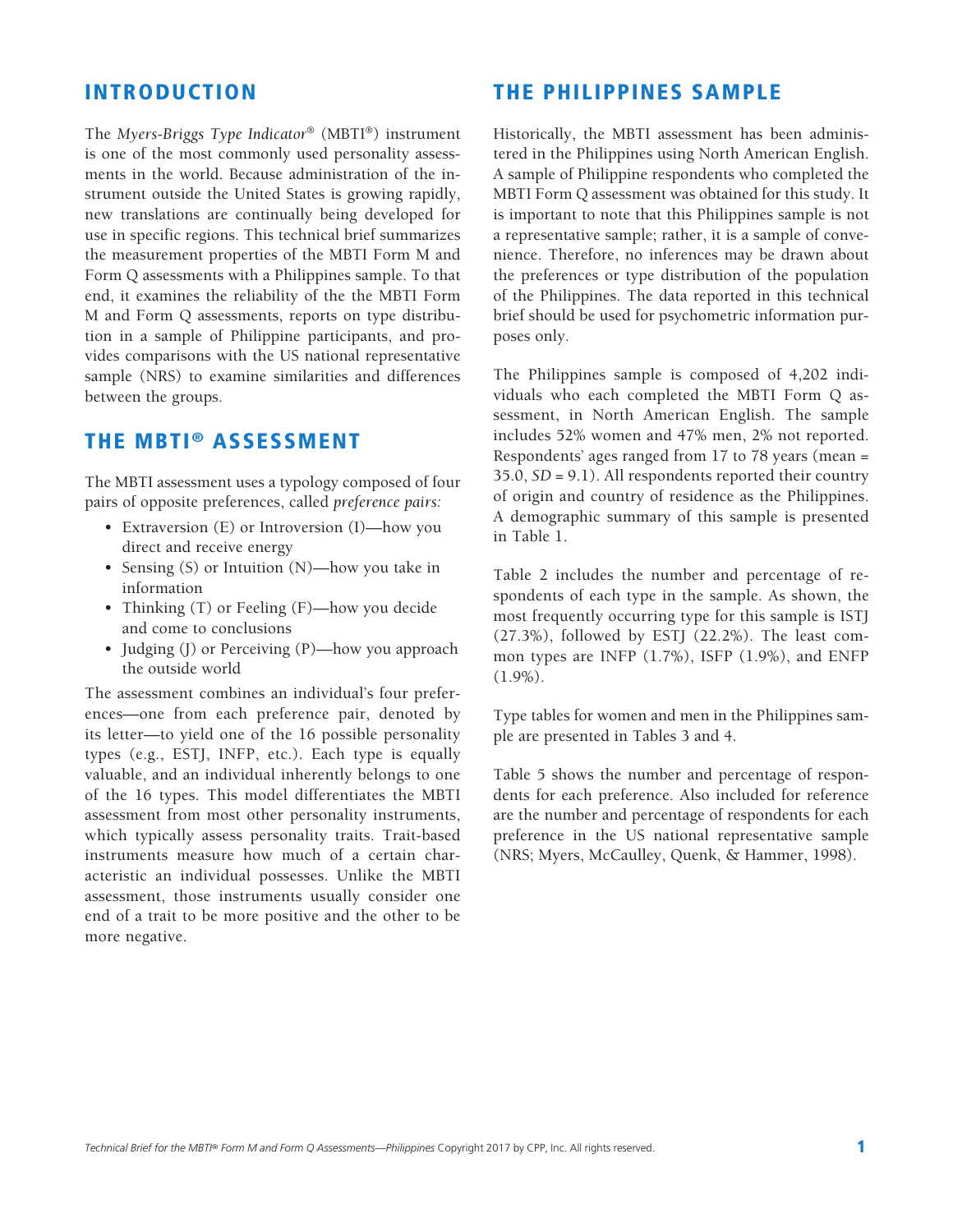#### **TABLE 4. PREDICTION RATIOS FOR THE AFRIKAANS SAMPLE TABLE 1. DEMOGRAPHIC SUMMARY OF THE PHILIPPINES SAMPLE**

| Demographic                                                    | Sample %       | Demographic                                       | Sample %      |
|----------------------------------------------------------------|----------------|---------------------------------------------------|---------------|
| <b>Age</b>                                                     |                | <b>General Line of Work</b>                       |               |
| Mean age: 35 years                                             |                | <b>Business and financial operations</b>          | 14            |
| <b>Gender</b>                                                  |                | Management                                        | 14            |
| Female                                                         | 52             | <b>Computer and mathematical</b>                  | 11            |
| Male                                                           | 47             | Office and administrative support                 | 9             |
| No response                                                    | $\overline{2}$ | Architecture and engineering                      | 7             |
| <b>Employment Status</b>                                       |                | Education, training, and library                  | 5.            |
| <b>Working full-time</b>                                       | 81             | <b>Production</b>                                 | 5.            |
| Working part-time                                              | 1              | Sales and related                                 | 5             |
| Not working for income                                         | 1              | Food preparation and food service                 | 2             |
| <b>Retired</b>                                                 | 1              | Installation, maintenance, and repair             | 2             |
| Enrolled as full-time student                                  | $\overline{2}$ | <b>Transportation and materials moving</b>        |               |
|                                                                |                | Healthcare practitioner and technical             | 1             |
| <b>Currently seeking employment</b>                            | 1              | Life, physical, and social sciences               |               |
| None of the above / no response<br><b>Organizational Level</b> | 14             | Arts, design, entertainment, sports, and<br>media |               |
| <b>Entry level</b>                                             | 8              | Community and social services                     | 1             |
| <b>Nonsupervisory</b>                                          | 19             | Other                                             | $\mathcal{P}$ |
| Supervisory                                                    | 19             | No response                                       | 18            |
| Management                                                     | 25             |                                                   |               |
| <b>Executive</b>                                               | 8              |                                                   |               |
| Top executive                                                  | 2              |                                                   |               |
| No response                                                    | 19             |                                                   |               |

*Note: N* = 4,202. Due to rounding, percentages may not total 100%.

# RELIABILITY OF THE FORM M **PREFERENCES**

The internal consistency reliabilities (Cronbach's alphas) for the Philippines sample and the US NRS are reported in Table 6. The reliabilities of the four preference pairs are good for the Philippines sample and are very similar to those reported in the *MBTI*® *Manual*  (Myers et al., 1998).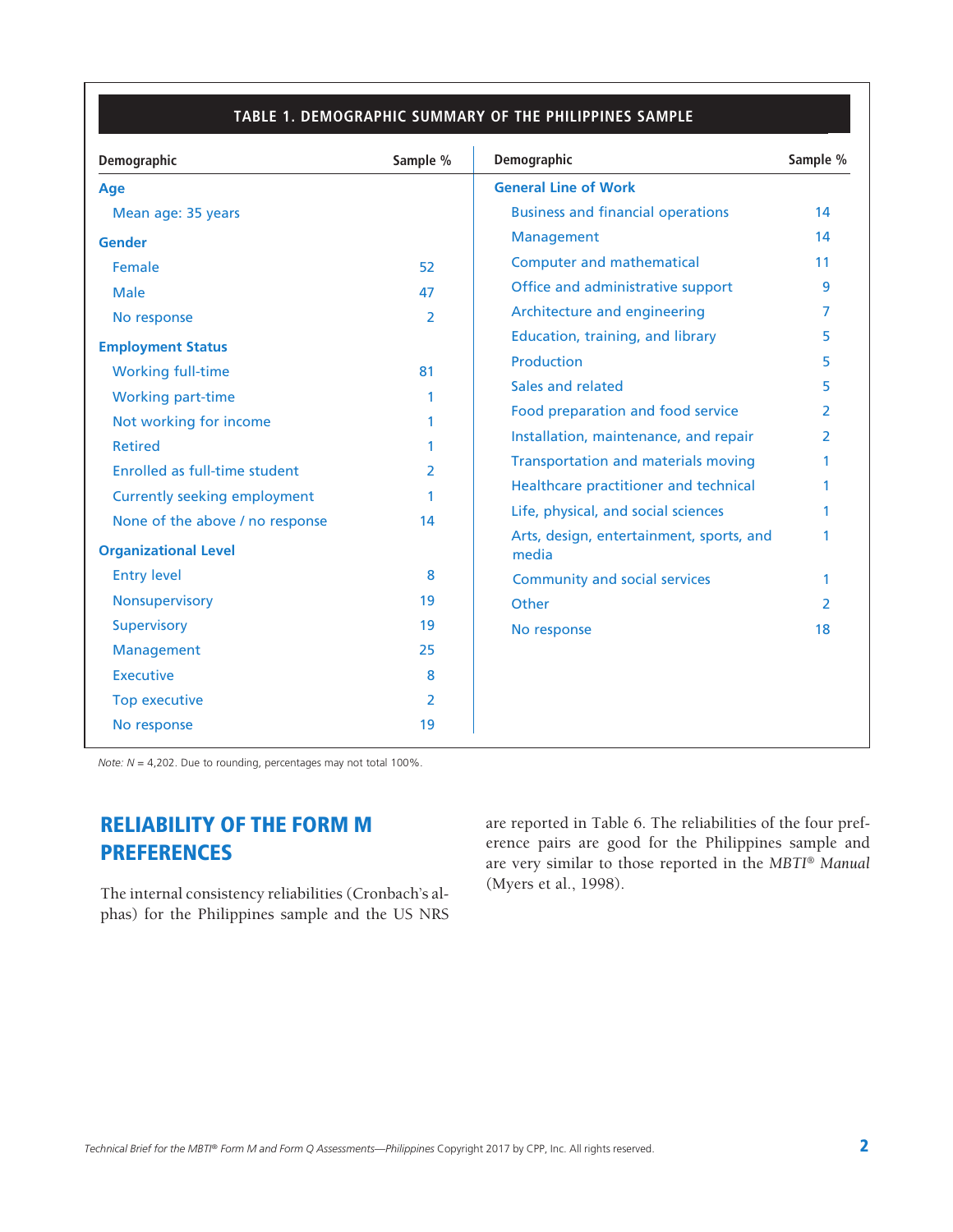## **TABLE 2. MBTI® TYPE DISTRIBUTION IN THE PHILIPPINES SAMPLE**

| <b>SENSING</b>                      |                                  |                                  | <b>INTUITION</b>                 |            |                     |
|-------------------------------------|----------------------------------|----------------------------------|----------------------------------|------------|---------------------|
| <b>Thinking</b>                     |                                  | Feeling                          | <b>Thinking</b>                  |            |                     |
| <b>ISTJ</b><br>$n = 1,147$<br>27.3% | <b>ISFJ</b><br>$n = 281$<br>6.7% | <b>INFJ</b><br>$n = 104$<br>2.5% | <b>INTJ</b><br>$n = 315$<br>7.5% | Judging    |                     |
| <b>ISTP</b><br>$n = 178$<br>4.2%    | <b>ISFP</b><br>$n = 81$<br>1.9%  | <b>INFP</b><br>$n = 73$<br>1.7%  | <b>INTP</b><br>$n = 133$<br>3.2% |            | <b>INTROVERSION</b> |
| <b>ESTP</b><br>$n = 160$<br>3.8%    | <b>ESFP</b><br>$n = 84$<br>2.0%  | <b>ENFP</b><br>$n = 78$<br>1.9%  | <b>ENTP</b><br>$n = 102$<br>2.4% | Perceiving |                     |
| <b>ESTJ</b><br>$n = 933$<br>22.2%   | <b>ESFJ</b><br>$n = 178$<br>4.2% | <b>ENFJ</b><br>$n = 90$<br>2.1%  | <b>ENTJ</b><br>$n = 265$<br>6.3% | Judging    | EXTRAVERSION        |

*Note: N* = 4,202.

|                 |             | TABLE 3. MBTI® TYPE DISTRIBUTION IN THE PHILIPPINES SAMPLE: WOMEN |                  |            |
|-----------------|-------------|-------------------------------------------------------------------|------------------|------------|
| <b>SENSING</b>  |             |                                                                   | <b>INTUITION</b> |            |
| <b>Thinking</b> |             | Feeling                                                           | <b>Thinking</b>  |            |
| <b>ISTJ</b>     | <b>ISFJ</b> | <b>INFJ</b>                                                       | <b>INTJ</b>      | Dunging    |
| $n = 551$       | $n = 219$   | $n = 62$                                                          | $n = 140$        |            |
| 25.4%           | 10.1%       | 2.9%                                                              | 6.5%             |            |
| <b>ISTP</b>     | <b>ISFP</b> | <b>INFP</b>                                                       | <b>INTP</b>      |            |
| $n = 79$        | $n = 46$    | $n = 51$                                                          | $n = 66$         |            |
| 3.6%            | 2.1%        | 2.4%                                                              | 3.0%             |            |
| <b>ESTP</b>     | <b>ESFP</b> | <b>ENFP</b>                                                       | <b>ENTP</b>      | Perceiving |
| $n = 87$        | $n = 61$    | $n = 45$                                                          | $n = 35$         |            |
| 4.0%            | 2.8%        | 2.1%                                                              | 1.6%             |            |
| <b>ESTJ</b>     | <b>ESFJ</b> | <b>ENFJ</b>                                                       | <b>ENTJ</b>      | Judging    |
| $n = 430$       | $n = 132$   | $n = 58$                                                          | $n = 105$        |            |
| 19.8%           | 6.1%        | 2.7%                                                              | 4.8%             |            |

*Note: n* = 2,167.

*Technical Brief for the MBTI® Form M and Form Q Assessments—Philippines Copyright 2017 by CPP, Inc. All rights reserved.*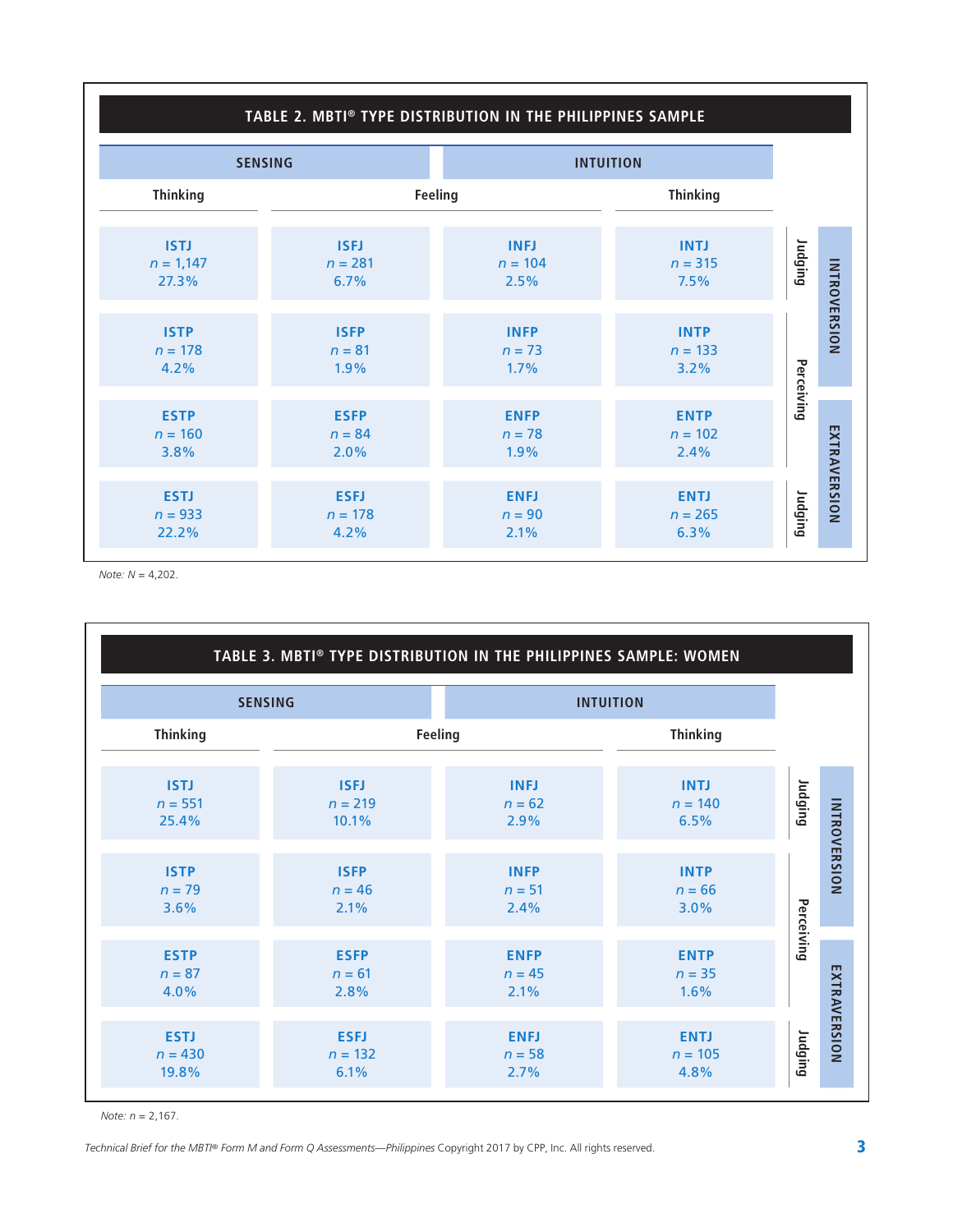#### **TABLE 4. MBTI® TYPE DISTRIBUTION IN THE PHILIPPINES SAMPLE: MEN**

|                                   | <b>SENSING</b>                  |                                 | <b>INTUITION</b>                 |            |                     |
|-----------------------------------|---------------------------------|---------------------------------|----------------------------------|------------|---------------------|
| <b>Thinking</b>                   |                                 | Feeling                         |                                  |            |                     |
| <b>ISTJ</b><br>$n = 557$<br>29.5% | <b>ISFJ</b><br>$n = 56$<br>2.9% | <b>INFJ</b><br>$n = 39$<br>2.0% | <b>INTJ</b><br>$n = 171$<br>8.7% | Judging    |                     |
| <b>ISTP</b><br>$n = 96$<br>4.9%   | <b>ISFP</b><br>$n = 33$<br>1.7% | <b>INFP</b><br>$n = 22$<br>1.1% | <b>INTP</b><br>$n = 67$<br>3.4%  |            | <b>INTROVERSION</b> |
| <b>ESTP</b><br>$n = 68$<br>3.5%   | <b>ESFP</b><br>$n = 22$<br>1.1% | <b>ENFP</b><br>$n = 31$<br>1.6% | <b>ENTP</b><br>$n = 65$<br>3.3%  | Perceiving |                     |
| <b>ESTJ</b><br>$n = 483$<br>24.7% | <b>ESFJ</b><br>$n = 41$<br>2.1% | <b>ENFJ</b><br>$n = 32$<br>1.6% | <b>ENTJ</b><br>$n = 155$<br>7.9% | Judging    | EXTRAVERSION        |

*Note: n* = 1,958.

| TABLE 5. MBTI® PREFERENCE DISTRIBUTIONS<br>FOR THE PHILIPPINES SAMPLE AND THE US NRS |                                                                              |      |             |      |  |  |  |  |
|--------------------------------------------------------------------------------------|------------------------------------------------------------------------------|------|-------------|------|--|--|--|--|
|                                                                                      | <b>Philippines Sample</b><br><b>US NRS</b><br>$(N = 4,202)$<br>$(N = 3,009)$ |      |             |      |  |  |  |  |
| Preference                                                                           | $\mathbf n$                                                                  | %    | $\mathbf n$ | $\%$ |  |  |  |  |
| Extraversion (E)                                                                     | 1,890                                                                        | 45.0 | 1,483       | 49.3 |  |  |  |  |
| Introversion (I)                                                                     | 2,312                                                                        | 55.0 | 1,526       | 50.7 |  |  |  |  |
| Sensing (S)                                                                          | 3,042                                                                        | 72.4 | 2,206       | 73.3 |  |  |  |  |
| Intuition (N)                                                                        | 1,160                                                                        | 27.6 | 803         | 26.7 |  |  |  |  |
| Thinking (T)                                                                         | 3,233                                                                        | 76.9 | 1,210       | 40.2 |  |  |  |  |
| Feeling (F)                                                                          | 969                                                                          | 23.1 | 1,799       | 59.8 |  |  |  |  |
| Judging (J)                                                                          | 3,313                                                                        | 78.8 | 1,629       | 54.1 |  |  |  |  |
| Perceiving (P)                                                                       | 889                                                                          | 21.2 | 1,380       | 45.9 |  |  |  |  |

### **TABLE 6. MBTI® PREFERENCE PAIR INTERNAL CONSISTENCY RELIABILITIES FOR THE PHILIPPINES SAMPLE AND THE US NRS**

|                                  | Cronbach's Alpha             |               |  |
|----------------------------------|------------------------------|---------------|--|
| <b>Preference Pair</b>           | <b>Philippines</b><br>Sample | <b>US NRS</b> |  |
| <b>Extraversion-Introversion</b> | .90                          | .91           |  |
| Sensing-Intuition                | .85                          | .92           |  |
| Thinking-Feeling                 | .88                          | .91           |  |
| Judging-Perceiving               | .90                          | .92           |  |

*Note:* Philippines sample *N* = 4,202; US NRS *N* = 3,009. Source for the US NRS is the *MBTI® Manual* (Myers et al., 1998).

*Note:* Source for the US NRS is the *MBTI® Manual* (Myers et al., 1998).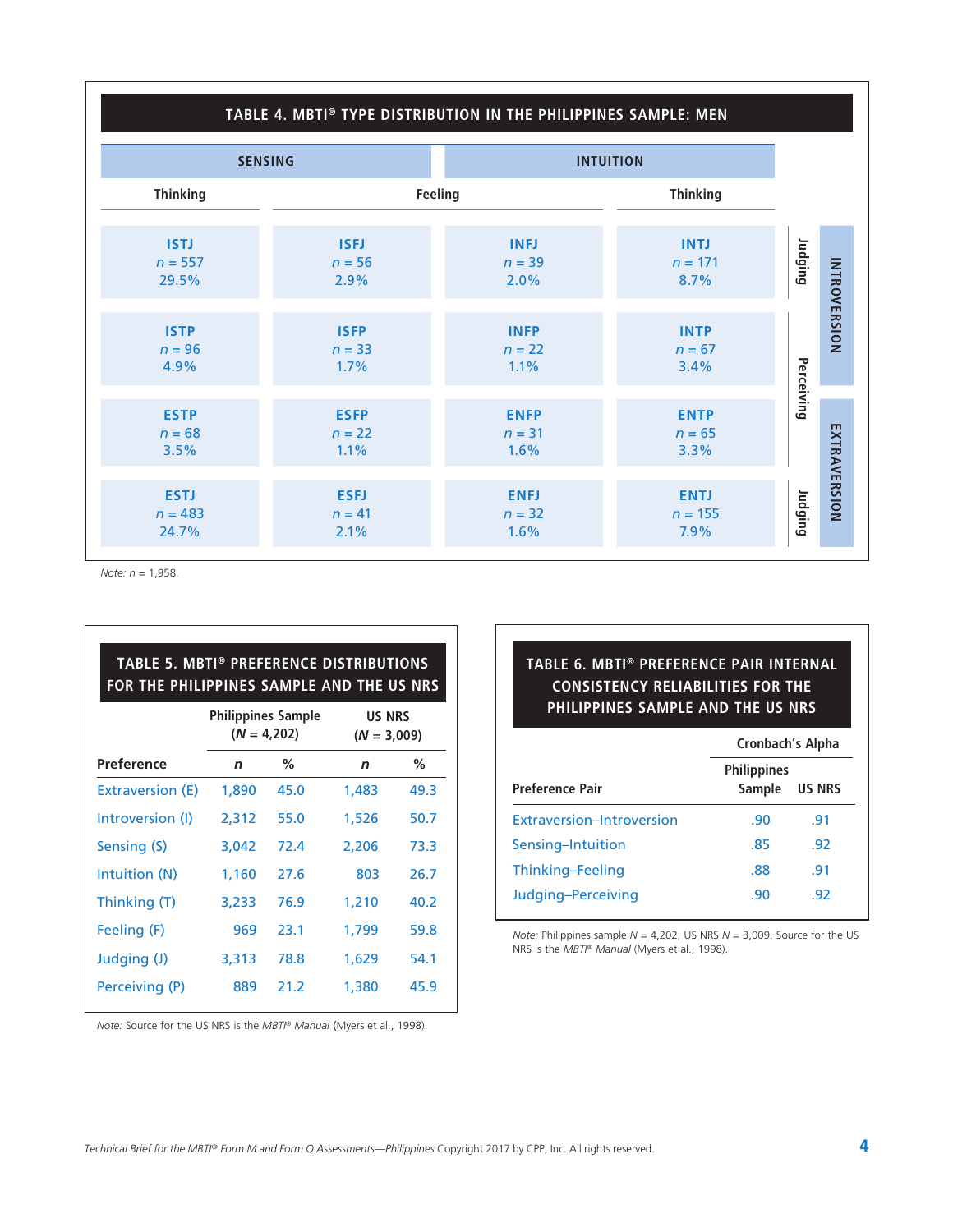## FACTOR ANALYSIS

Several studies have conducted confirmatory factor analyses of the MBTI assessment to assess the validity of the factors of the MBTI assessment. They have indicated that a four-factor model, such as the one theorized and developed by Myers, is the most appropriate and offers the best fit (Harvey, Murry, & Stamoulis, 1995; Johnson & Saunders, 1990).

A principal components exploratory factor analysis with varimax rotation was conducted using the item responses from the Philippines sample. The results are presented in Table 7. The shaded cells indicate that factor 1 is J–P, factor 2 is E–I, factor 3 is T–F, and factor 4 is S–N. The four-factor structure produced by this analysis shows that the MBTI Form M items in the Philippines are measuring their intended constructs, the four preference pairs.

| TABLE 7. FACTOR ANALYSIS ROTATED COMPONENT MATRIX<br>FOR THE PHILIPPINES SAMPLE |                     |                     |                     |                     |                     |                     |                     |                     |                     |
|---------------------------------------------------------------------------------|---------------------|---------------------|---------------------|---------------------|---------------------|---------------------|---------------------|---------------------|---------------------|
| <b>Item</b><br>Code                                                             | Factor 1<br>$(J-P)$ | Factor 2<br>$(E-I)$ | Factor 3<br>$(T-F)$ | Factor 4<br>$(S-N)$ | <b>Item</b><br>Code | Factor 1<br>$(J-P)$ | Factor 2<br>$(E-I)$ | Factor 3<br>$(T-F)$ | Factor 4<br>$(S-N)$ |
| EI1                                                                             | $-.05$              | .70                 | .03                 | $-.04$              | SN <sub>1</sub>     | .04                 | .03                 | .03                 | .47                 |
| EI2                                                                             | .05                 | .57                 | .08                 | $-.03$              | SN <sub>2</sub>     | .14                 | .02                 | .13                 | .57                 |
| EI3                                                                             | .05                 | .51                 | .03                 | $-.01$              | SN <sub>3</sub>     | .09                 | .02                 | .00                 | .50                 |
| E14                                                                             | .07                 | .50                 | $-.05$              | .10                 | SN <sub>4</sub>     | .06                 | .05                 | $-.04$              | .39                 |
| EI5                                                                             | .04                 | .57                 | $-.01$              | .08                 | SN <sub>5</sub>     | .01                 | $-.08$              | $-.14$              | .32                 |
| EI <sub>6</sub>                                                                 | $-.01$              | .56                 | .06                 | $-.05$              | SN <sub>6</sub>     | .09                 | .00.                | .07                 | .29                 |
| EI7                                                                             | $-.03$              | .40                 | $-.03$              | $-.06$              | SN <sub>7</sub>     | .11                 | $-.01$              | $-.16$              | .43                 |
| EI8                                                                             | $-.02$              | .69                 | $-.06$              | .04                 | SN <sub>8</sub>     | .21                 | $-.01$              | .10                 | .40                 |
| EI9                                                                             | $-.05$              | .57                 | $-.14$              | $-.04$              | SN <sub>9</sub>     | .10                 | $-.07$              | .12                 | .59                 |
| <b>EI10</b>                                                                     | $-.13$              | .59                 | $-.04$              | $-.02$              | <b>SN10</b>         | .01                 | .01                 | .04                 | .47                 |
| EI11                                                                            | $-.13$              | .66                 | .01                 | $-.06$              | <b>SN11</b>         | $-.08$              | $-.03$              | .06                 | .23                 |
| <b>EI12</b>                                                                     | $-.09$              | .58                 | .00                 | $-.09$              | <b>SN12</b>         | .01                 | .01                 | .02                 | .41                 |
| <b>EI13</b>                                                                     | $-.04$              | .62                 | .00                 | $-.01$              | <b>SN13</b>         | .01                 | $-.01$              | .06                 | .55                 |
| EI14                                                                            | .06                 | .54                 | $-.03$              | .02                 | <b>SN14</b>         | .09                 | $-.04$              | .18                 | .64                 |
| <b>EI15</b>                                                                     | .04                 | .60                 | .00                 | .01                 | <b>SN15</b>         | .01                 | $-.08$              | .01                 | .43                 |
| <b>EI16</b>                                                                     | .06                 | .54                 | .00                 | .03                 | <b>SN16</b>         | .14                 | $-.06$              | .14                 | .42                 |
| <b>EI17</b>                                                                     | .01                 | .69                 | .01                 | .00                 | <b>SN17</b>         | .04                 | .03                 | .05                 | .44                 |
| <b>EI18</b>                                                                     | .06                 | .55                 | $-.12$              | .09                 | <b>SN18</b>         | .26                 | .00.                | .14                 | .40                 |
| <b>EI19</b>                                                                     | $-.06$              | .57                 | .01                 | $-.04$              | <b>SN19</b>         | .04                 | .00.                | $-.06$              | .52                 |
| <b>EI20</b>                                                                     | .00.                | .53                 | .04                 | $-.08$              | <b>SN20</b>         | .12                 | .00.                | .15                 | .64                 |
| <b>EI21</b>                                                                     | .05                 | .66                 | .03                 | $-.05$              | <b>SN21</b>         | .05                 | .06                 | .08                 | .56                 |
|                                                                                 |                     |                     |                     |                     | <b>SN22</b>         | .13                 | $-.04$              | .12                 | .41                 |
|                                                                                 |                     |                     |                     |                     | <b>SN23</b>         | .05                 | .04                 | .05                 | .49                 |
|                                                                                 |                     |                     |                     |                     | <b>SN24</b>         | .02                 | $-.09$              | $-.08$              | .57                 |
|                                                                                 |                     |                     |                     |                     | <b>SN25</b>         | .05                 | $-.01$              | .07                 | .52                 |
|                                                                                 |                     |                     |                     |                     | <b>SN26</b>         | $-.03$              | $-.07$              | $-.27$              | .24                 |

*(cont'd)*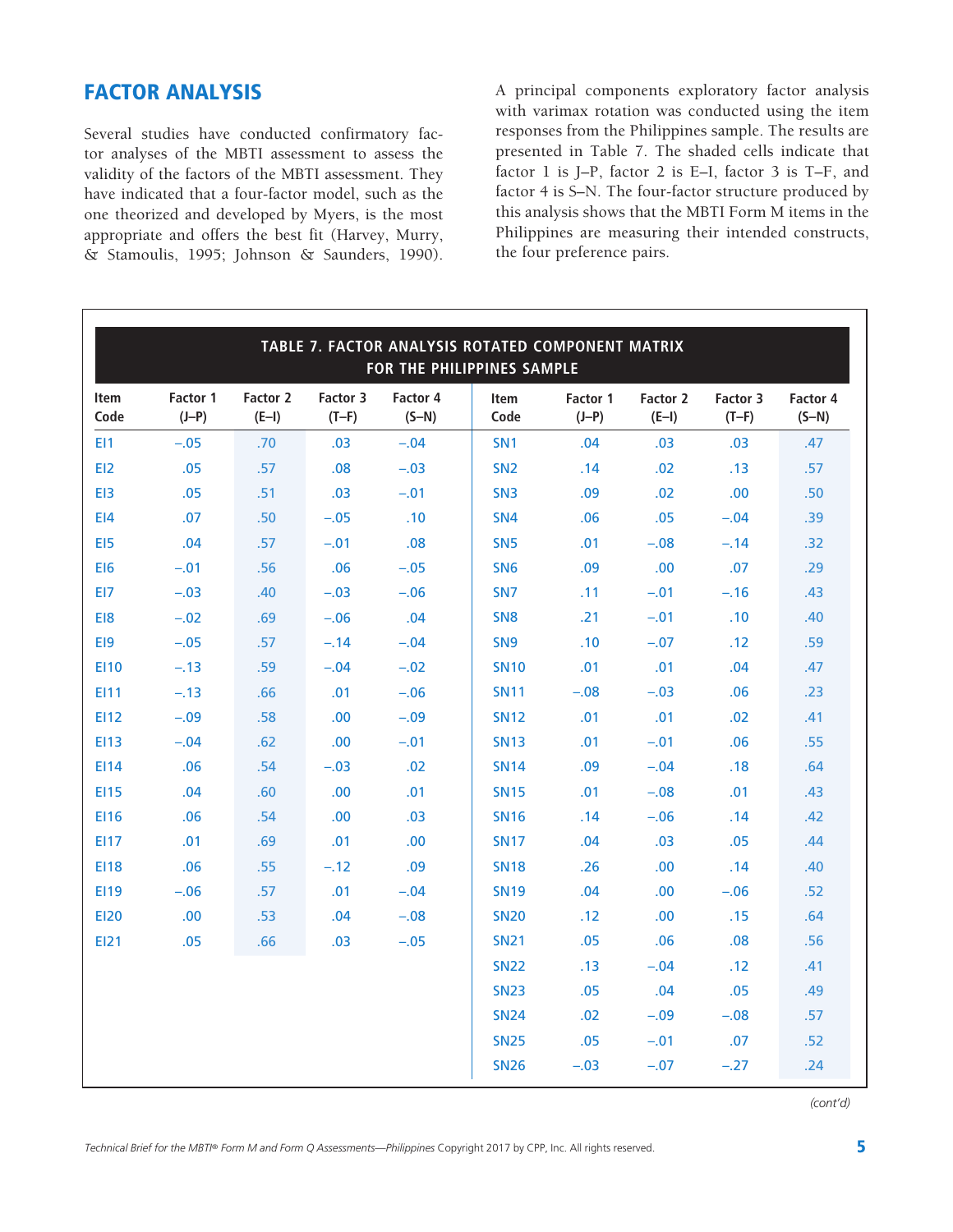| TABLE 7. FACTOR ANALYSIS ROTATED COMPONENT MATRIX<br>FOR THE PHILIPPINES SAMPLE (CONT'D) |                     |                     |                     |                     |                 |                     |                     |                     |                     |
|------------------------------------------------------------------------------------------|---------------------|---------------------|---------------------|---------------------|-----------------|---------------------|---------------------|---------------------|---------------------|
| Item<br>Code                                                                             | Factor 1<br>$(J-P)$ | Factor 2<br>$(E-I)$ | Factor 3<br>$(T-F)$ | Factor 4<br>$(S-N)$ | Item<br>Code    | Factor 1<br>$(J-P)$ | Factor 2<br>$(E-I)$ | Factor 3<br>$(T-F)$ | Factor 4<br>$(S-N)$ |
| TF1                                                                                      | .14                 | $-.01$              | .49                 | .06                 | JP1             | .63                 | .00.                | .02                 | .04                 |
| TF <sub>2</sub>                                                                          | .03                 | $-.10$              | .45                 | .08                 | JP <sub>2</sub> | .60                 | .07                 | .00                 | .07                 |
| TF3                                                                                      | .09                 | $-.01$              | .57                 | .06                 | JP3             | .65                 | $-.03$              | .07                 | .05                 |
| TF4                                                                                      | .07                 | .08                 | .47                 | .04                 | JP4             | .58                 | .04                 | .03                 | .12                 |
| TF5                                                                                      | .10                 | $-.04$              | .64                 | .00                 | JP5             | .51                 | .06                 | .01                 | .05                 |
| TF <sub>6</sub>                                                                          | .09                 | .03                 | .56                 | .04                 | JP <sub>6</sub> | .46                 | $-.02$              | $-.03$              | .11                 |
| TF7                                                                                      | .12                 | $-.05$              | .56                 | .00.                | JP7             | .51                 | .03                 | .05                 | .00.                |
| TF8                                                                                      | $-.04$              | .02                 | .44                 | .03                 | JP8             | .53                 | $-.01$              | .08                 | .08                 |
| TF9                                                                                      | .01                 | $-.03$              | .53                 | $-.12$              | JP9             | .63                 | .00.                | .07                 | .13                 |
| <b>TF10</b>                                                                              | .01                 | $-.08$              | .42                 | .07                 | <b>JP10</b>     | .56                 | $-.15$              | .21                 | .15                 |
| <b>TF11</b>                                                                              | .02                 | .00                 | .41                 | .06                 | <b>JP11</b>     | .50                 | $-.04$              | .29                 | $-.01$              |
| <b>TF12</b>                                                                              | .05                 | .10                 | .52                 | $-.05$              | <b>JP12</b>     | .42                 | $-.01$              | .22                 | .06                 |
| <b>TF13</b>                                                                              | .14                 | $-.05$              | .48                 | .21                 | <b>JP13</b>     | .59                 | .00                 | .04                 | .21                 |
| <b>TF14</b>                                                                              | .13                 | .00                 | .51                 | .10                 | <b>JP14</b>     | .54                 | $-.09$              | .22                 | .12                 |
| <b>TF15</b>                                                                              | .06                 | $-.06$              | .63                 | .07                 | <b>JP15</b>     | .60                 | $-.06$              | .05                 | .08                 |
| <b>TF16</b>                                                                              | $-.01$              | $-.04$              | .53                 | .06                 | <b>JP16</b>     | .67                 | $-.05$              | .12                 | .08                 |
| <b>TF17</b>                                                                              | .13                 | $-.05$              | .59                 | $-.01$              | <b>JP17</b>     | .64                 | .05                 | .08                 | .07                 |
| <b>TF18</b>                                                                              | .09                 | .02                 | .50                 | .16                 | <b>JP18</b>     | .65                 | $-.14$              | .11                 | .08                 |
| <b>TF19</b>                                                                              | .08                 | .04                 | .59                 | $-.02$              | <b>JP19</b>     | .48                 | .02                 | .04                 | .07                 |
| <b>TF20</b>                                                                              | .09                 | $-.08$              | .54                 | .08                 | <b>JP20</b>     | .54                 | .08                 | .03                 | .08                 |
| <b>TF21</b>                                                                              | .05                 | .10                 | .51                 | .02                 | <b>JP21</b>     | .46                 | .00.                | .14                 | $-.07$              |
| <b>TF22</b>                                                                              | .08                 | $-.04$              | .50                 | .04                 | <b>JP22</b>     | .64                 | .08                 | .12                 | .11                 |
| <b>TF23</b>                                                                              | .04                 | $-.03$              | .46                 | .08                 |                 |                     |                     |                     |                     |
| <b>TF24</b>                                                                              | .08                 | .05                 | .29                 | .04                 |                 |                     |                     |                     |                     |

*Note: N* = 4,202.

# RELIABILITY OF THE FORM Q **FACETS**

The MBTI Form Q assessment includes the 93 items that make up the MBTI Form M assessment (measuring the four preference pairs, E–I, S–N, T–F, and J–P) plus another 51 items that are used only to measure the Form Q facets. For each of the four preference pairs there are five facets (see Table 8), yielding a total of 20 facets. These facets help describe some of the ways in which each preference can be different for each individual to create a richer and more detailed description of an individual's behavior. The remaining analyses focus on the evaluation of the Form Q facets.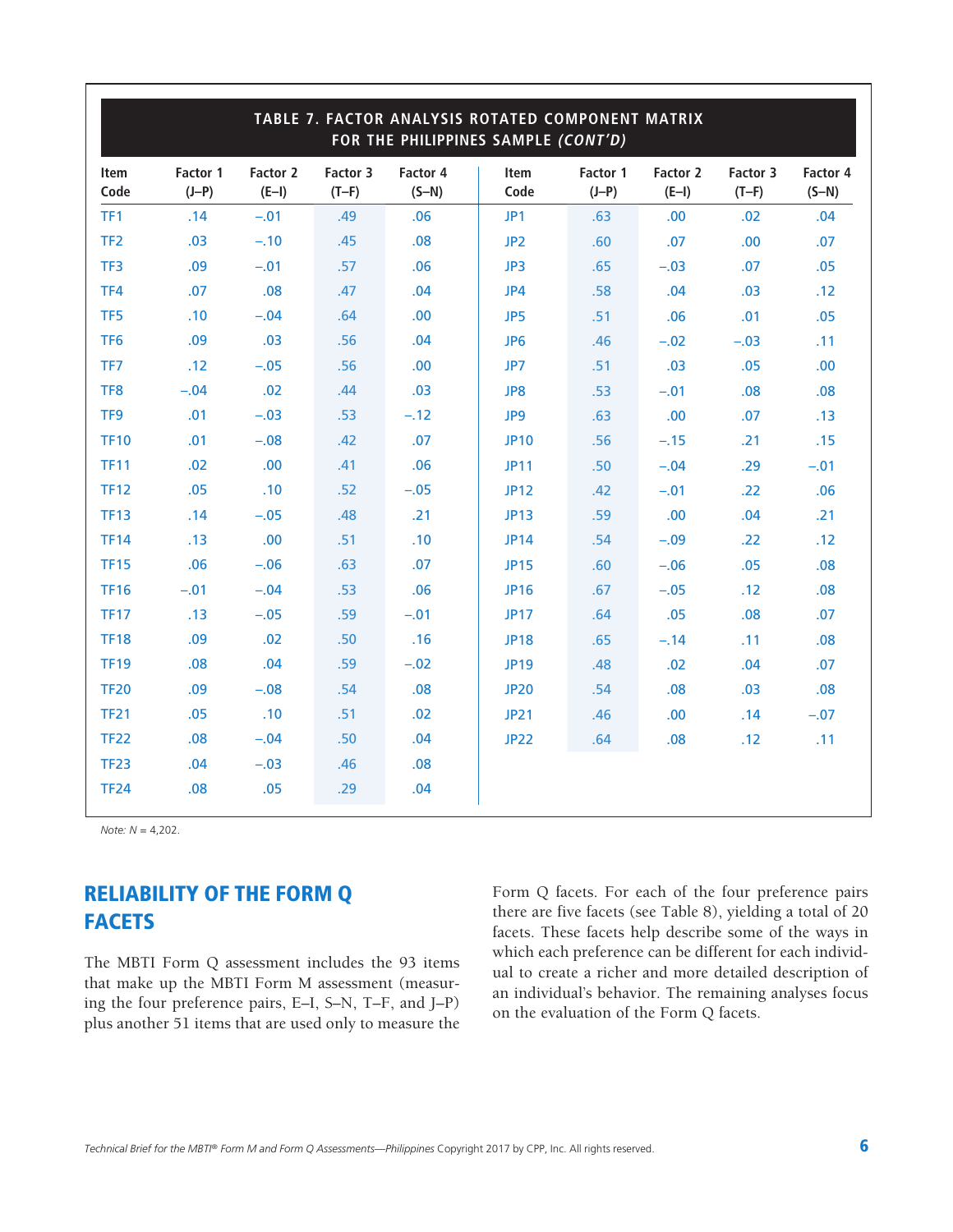#### **TABLE 8. MBTI® FORM Q FACET INTERNAL CONSISTENCY RELIABILITIES FOR THE PHILIPPINES SAMPLE AND THE US NRS**

 $\overline{\phantom{a}}$ 

|                                         | <b>Cronbach's Alpha</b>             |               |  |
|-----------------------------------------|-------------------------------------|---------------|--|
| Form Q Facets                           | <b>Philippines</b><br><b>Sample</b> | <b>US NRS</b> |  |
| <b>E-I Facets</b>                       |                                     |               |  |
| Initiating-Receiving                    | .80                                 | .85           |  |
| <b>Expressive-Contained</b>             | .76                                 | .79           |  |
| Gregarious-Intimate                     | .66                                 | .60           |  |
| <b>Active-Reflective</b>                | .62                                 | .59           |  |
| <b>Enthusiastic-Quiet</b>               | .71                                 | .72           |  |
| <b>S-N Facets</b>                       |                                     |               |  |
| Concrete-Abstract                       | .62                                 | .81           |  |
| Realistic-Imaginative                   | .69                                 | .79           |  |
| <b>Practical-Conceptual</b>             | .42                                 | .67           |  |
| <b>Experiential-Theoretical</b>         | .69                                 | .83           |  |
| <b>Traditional-Original</b>             | .66                                 | .76           |  |
| <b>T-F Facets</b>                       |                                     |               |  |
| Logical-Empathetic                      | .76                                 | .80           |  |
| Reasonable-Compassionate                | .69                                 | .77           |  |
| Questioning-Accommodating               | .42                                 | .57           |  |
| <b>Critical-Accepting</b>               | .42                                 | .60           |  |
| Tough-Tender                            | .77                                 | .81           |  |
| <b>J-P Facets</b>                       |                                     |               |  |
| <b>Systematic-Casual</b>                | .77                                 | .74           |  |
| Planful-Open-Ended                      | .78                                 | .82           |  |
| <b>Early Starting-Pressure-Prompted</b> | .62                                 | .70           |  |
| Scheduled-Spontaneous                   | .74                                 | .82           |  |
| Methodical-Emergent                     | .56                                 | .71           |  |
|                                         |                                     |               |  |

*Note:* Philippines sample *N* = 4,202; US NRS *N* = 3,009. Source for the US NRS is the *MBTI® Manual* (Myers et al., 1998).

Internal consistency reliabilities for each facet are reported in Table 8 for the Philippines sample and the US NRS. The Philippines sample alphas range from .42 (Practical–Conceptual, Questioning–Accommodating, and Critical–Accepting) to .80 (Initiating–Receiving). Overall, some of this sample's alphas are somewhat lower than those of the US NRS. This is consistent with the reliabilities that have been found for international samples and translations of the MBTI Form Q (or Step II™ for Europe) assessment (Quenk, Hammer, & Majors, 2004; Schaubhut, 2008; Schaubhut & Thompson, 2010a, 2010b, 2011a, 2011b, 2012, 2013, 2016a, 2016b, 2017a, 2017b, 2017c, 2017d, 2017e). Reliabilities for nine other translations can be found in the *MBTI*® *Step II*™ *Manual,* European edition (Quenk et al., 2004).

#### **CONCLUSION**

The analyses reported here with an initial Philippines sample demonstrate that the translation and measurement properties of the assessment are adequate. Therefore, the MBTI Forms M and Q can be widely used with individuals who reside in the Philippines. As the MBTI assessment continues to grow, larger and more diverse samples will become available and the measurement properties of the MBTI Forms M and Q will continue to be evaluated.